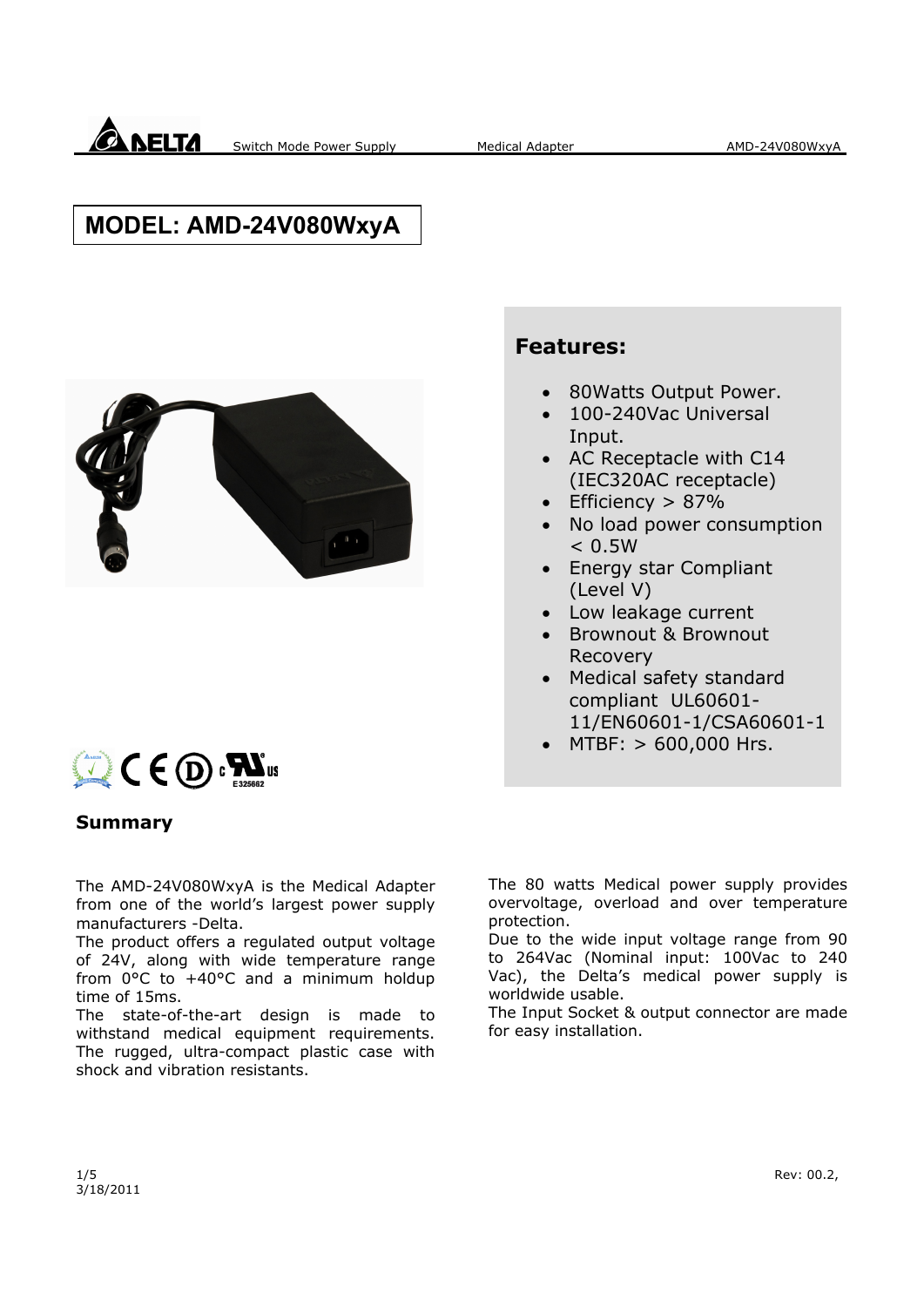

## **Technical Data**

| <b>80W Medical Adapter</b>                      |                                          |
|-------------------------------------------------|------------------------------------------|
| Input Data (1)                                  |                                          |
| Nominal input voltage (wide-range input)        | 100V-240vac                              |
| Input Voltage range                             | 90V-264vac                               |
| Frequency                                       | 47-63 Hz                                 |
| Max Input Current                               | 0.9A max @ 115 Vac, 0.45A max @ 230 Vac. |
| Inrush current limitation. $I^2t$ (+25 °C) typ. | 40A @ 115vac & 80A @ 230Vac              |
| Efficiency (at 115VAC and nominal values)       | $>87\%$                                  |
| No load power consumption                       | >0.5W                                    |
| Mains buffering at nominal load (typ.)          | 15 msec min @ 115 Vac                    |
| Turn-on time after applying the mains voltage   | 3Sec                                     |
| Transient surge voltage protection              | <b>VARISTOR</b>                          |
| Input fuse, internal (device protection)        | T 3.15 AH / 250V                         |
| Discharge current to PE                         | < 0.25mA                                 |
| <b>Connection Method</b>                        | Pluggable                                |

| <b>Output Data (2)</b>                                         |                                    |
|----------------------------------------------------------------|------------------------------------|
| Nominal output voltage $U_N$ / tolerance                       | $24V \pm 2\%$                      |
| Setting range of the output voltage                            | 23.5V-24.5V                        |
| Nominal output current IN with convection cooling:-20 to +50°C | 3.3A                               |
| Max. power dissipation idling/nominal load approx.             | 80W                                |
| Ripple/ Noise (20 MHz)                                         | $240mVpp @ +25°C$                  |
| Line Regulation                                                | $+0.5%$                            |
| Load Regulation:                                               | Exclude output $\text{cord}: +1\%$ |
|                                                                | Include output cord $+5\%$         |
| Protection:                                                    | Over current (Auto Recovery)       |
|                                                                | Over Voltage (Auto Recovery)       |
|                                                                | Over Temp (Latch)                  |

| <b>Certification/Standards</b>                          |                                                                                                                         |
|---------------------------------------------------------|-------------------------------------------------------------------------------------------------------------------------|
| Electrical safety (of information technology equipment) | UR/cUR As per STD UL60601-1/CSA60601-1.<br>CB scheme to EN/IEC60601-1,<br><b>DEMKO EN60601-1</b><br>CE Mark LVD and EMC |
| <b>RoHS Compliant</b>                                   | Yes                                                                                                                     |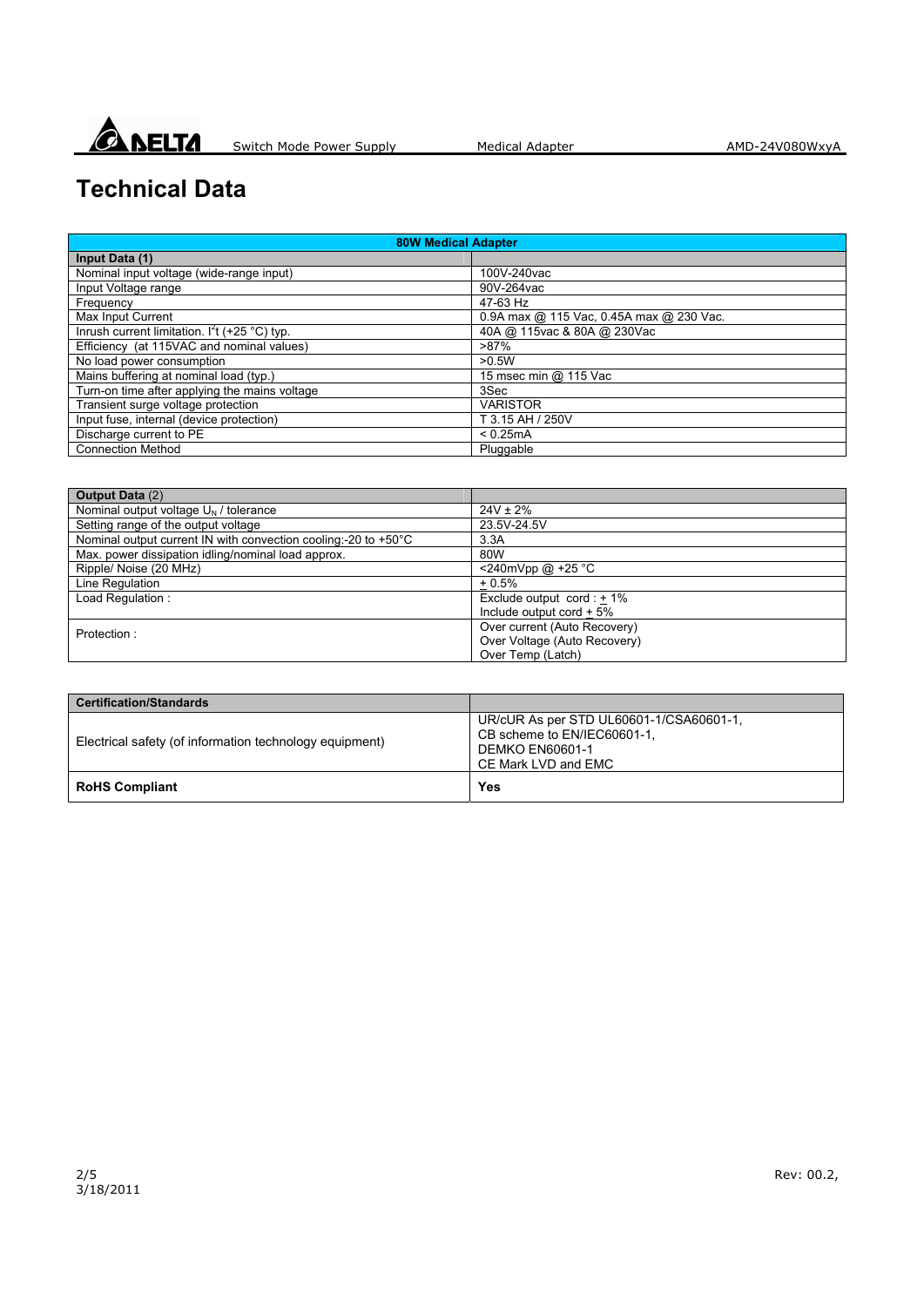

| <b>General Data</b>                                                                                |                              |                                                            |
|----------------------------------------------------------------------------------------------------|------------------------------|------------------------------------------------------------|
| <b>MTBF</b>                                                                                        |                              | > 600,000 Hrs                                              |
| Type of housing                                                                                    |                              | <b>Plastic Enclosed</b>                                    |
| Dimensions (W / H / D) + mounting rail                                                             |                              | 70W * 50H * 150L mm                                        |
| Weight                                                                                             |                              | $0.55$ kg.                                                 |
| <b>Climatic Data</b>                                                                               |                              |                                                            |
| Ambient temperature (Operating)                                                                    |                              | $0 °C$ to 40 $°C$                                          |
| Ambient temperature (Storage)                                                                      |                              | -35 °C to + 85 °C                                          |
| Humidity                                                                                           |                              | 5% to 95% non-condensing                                   |
| In conformance with EMC guideline 89/336/EEC and low                                               |                              |                                                            |
| voltage directive 73/23/EEC                                                                        |                              | FCC (Title 47 Part 15 Class B), EN55022 (CISPR 22 Class B) |
| <b>EMC (electromagnetic compatibility)</b>                                                         |                              |                                                            |
| Immunity to interference according to EN 61000-6-1                                                 |                              |                                                            |
| • EN 61000-4-2 <sup>2)</sup>                                                                       | Housing                      | Level 4                                                    |
| Contact discharge:<br>Discharge of static electricity (ESD)                                        |                              | 8 kV                                                       |
|                                                                                                    | Air Discharge:               | 15 kV                                                      |
| EN 61000-4-3 <sup>1)</sup>                                                                         | Housing                      | Level 3                                                    |
| Frequency/Field intensity:<br>Electromagnetic HF field                                             |                              | 80Hz - 1GHz / 10V/M, with 1kHz tone/80% modulation         |
| EN 61000-4-4 $^{2)}$                                                                               | Input                        | Level 3                                                    |
| Fast transients (Burst):                                                                           | L.N.PE:                      | $2kV^{3}$                                                  |
|                                                                                                    | Signal:                      |                                                            |
| EN 61000-4-5 <sup>2)</sup>                                                                         | Input:                       | Level 3                                                    |
| Common Mode:<br>Surge voltage capacities (Surge):                                                  |                              | $2kV^{3}$                                                  |
| Differential Mode:                                                                                 |                              | $1kV^{4}$                                                  |
|                                                                                                    |                              |                                                            |
| EN 61000-4-6 <sup>1)</sup>                                                                         | $I/O$ :                      | Level 3                                                    |
| Conducted disturbance                                                                              | Frequency / U <sub>o</sub> : | 0.15MHz - 80MHz / 10Vrms.                                  |
| • EN 61000-4-11 $^{2}$                                                                             |                              | Self recoverable, No damage                                |
|                                                                                                    | Voltage dips                 |                                                            |
| Noise emission according to EN 61000-6-3                                                           |                              |                                                            |
| Emitted radio interface                                                                            |                              | EN55011 (EN55022) CLASS B <sup>5)</sup>                    |
| Radio interference voltage                                                                         |                              | EN55011 (EN55022) CLASS B <sup>5)</sup>                    |
|                                                                                                    |                              |                                                            |
|                                                                                                    |                              |                                                            |
| EN55011 corresponds to CISPR11 / EN55022 corresponds to CISPR22 / EM 61000 corresponds to IEC 1000 |                              |                                                            |
| 1) Criterion A: Normal operating behavior within the defined limits.                               |                              |                                                            |

2) Criterion B: Temporary impairment to operational behavior that is corrected by the device itself.

3) Symmetrical: Conductor to conductor.

4) Asymmetrical: Conductor to ground.

5) Class B: Area of application industry and residential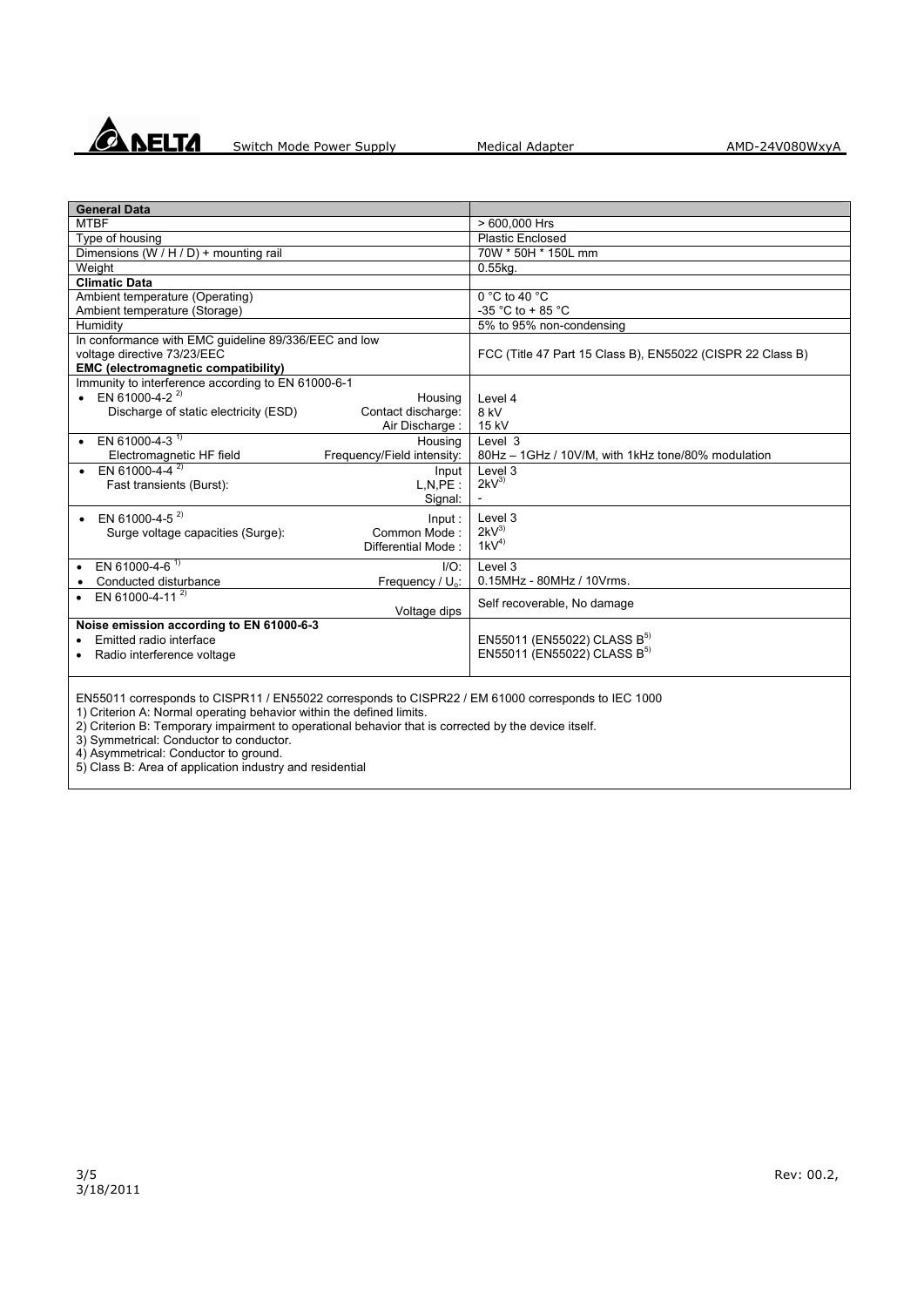

#### **Numbering for Medical Adapter**

For example: **AMD-24V080WxyA**

#### XX X XXXX **XXXX** X XX

#### **XXXX……………Watt**

| 030W | 30 Watt |
|------|---------|
| 060W | 60 Watt |
| 080W | 80 Watt |
|      |         |

## **XX………………….Product Type**

| AM | Medical Adapter

#### XX **X** XXXX XXXX X XX

**XX** X XXXX XXXX X XX

#### **X………………….Model**

D | Desktop

XX X **XXXX** XXXX X XX

#### **XXXX………………….Voltage**

24V | 24 Voltage

#### XX X XXXX XXXX **X** XX

#### **X……………...Input Configuration**

| 2 PIN AC |
|----------|
| 3 PIN AC |

### XX X XXXX XXXX X **X** X

#### **X……………...Connector Type**

| $\overline{A}$ | Inner diameter 2,5 mm |
|----------------|-----------------------|
| B              | Inner diameter 2,1 mm |
|                | المنتقص والموالية     |

 **\*\*\* Outer Diameter 5,5 mm.** 

#### XX X XXXX XXXX XX **X X………………….Variation (Eg, Customer, material Etc.)**

| $\triangleright$ | Delta Standard - |
|------------------|------------------|
|                  | product          |